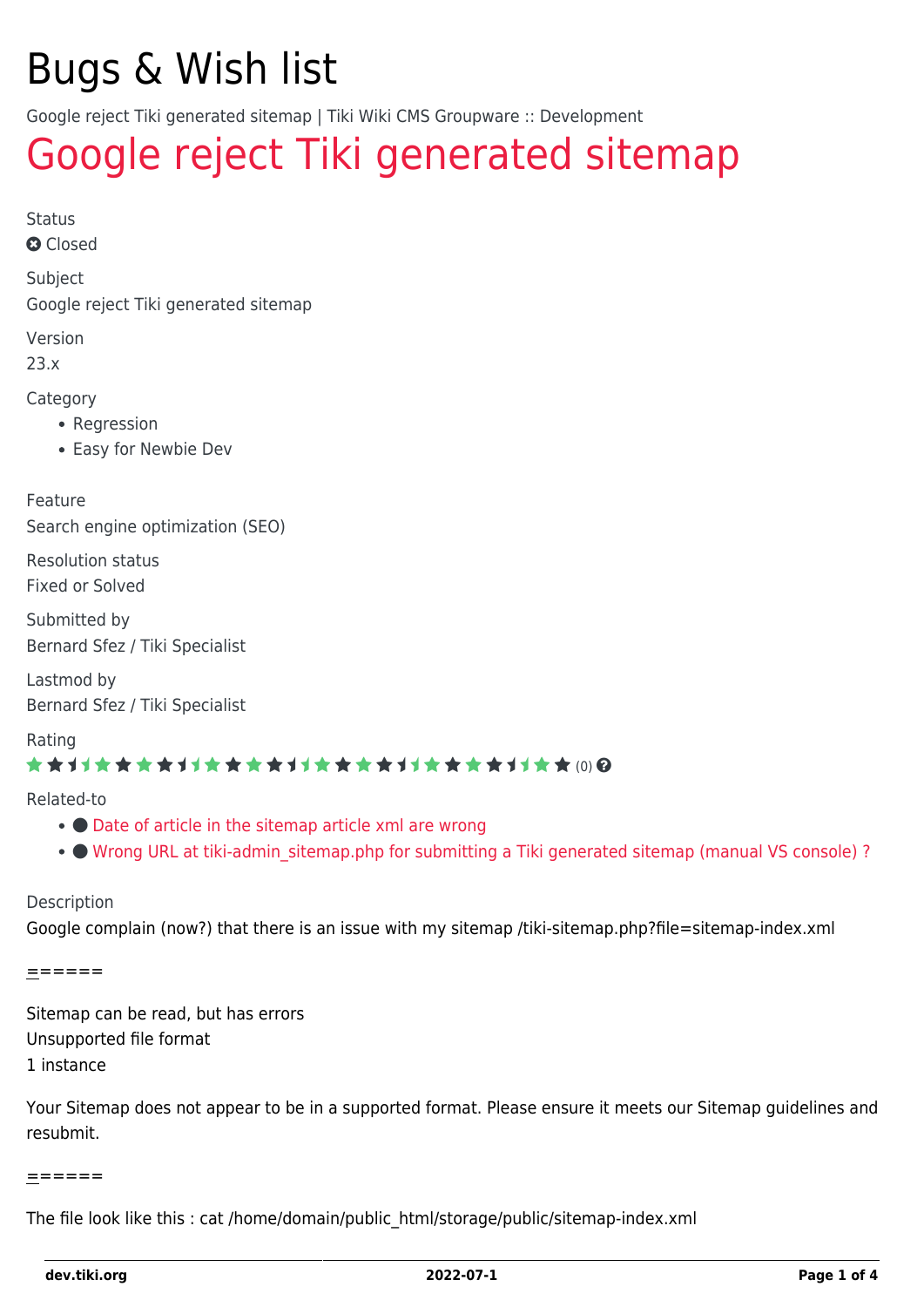<?xml version="1.0" encoding="UTF-8"?> <!-- Generated by <https://git.io/phpseo> --> <sitemapindex xmlns="http://www.sitemaps.org/schemas/sitemap/0.9"> <sitemap><loc>https://www.domain.com/storage/public/articles.xml</loc><lastmod>2021-09-12T07:31:23+0 0:00</lastmod></sitemap> <sitemap><loc>https://www.domain.com/storage/public/blogs.xml</loc><lastmod>2021-09-12T07:31:23+00: 00</lastmod></sitemap> <sitemap><loc>https://www.domain.com/storage/public/blogposts.xml</loc><lastmod>2021-09-12T07:31:23 +00:00</lastmod></sitemap> <sitemap><loc>https://www.domain.com/storage/public/sitemap.xml</loc><lastmod>2021-09-12T07:31:23+ 00:00</lastmod></sitemap> </sitemapindex> This file shows error with tools like:<https://www.xml-sitemaps.com>

XML Validation Results

error Problem detected, please check details below Sitemap URL http://www.domain.com/tiki-sitemap.php?file=sitemap-index.xml Character Set Sitemap is valid No Warnings - Errors Incorrect http header content-type: "text/html; charset=iso-8859-1" (expected: "application/xml")

(If I check <https://www.domain.com/sitemap.xml>it says it is ok)

Something turned wrong at some point OR Google changed the way it works ?

PS : As temporary mesure on my site I set in Google the sitemap to look for <https://www.domain.com/sitemap.xml>

 $=$   $=$   $=$ 

Update 2021-12-06 after last Tiki23 upgrade:

When I look at the xml produced there :<https://example.com/tiki-sitemap.php?file=sitemap-index.xml>

I see this and it is rejected of course.

```
https://example.com/articles.xml2021-12-06T20:58:02+02:00https://example.com/sitemap.xml2021-1
2-06T20:58:02+02:00
```
If I try to split the url and submit those link with date or without is is still rejected.

At some point I see where are my sitemaps:<https://example.com/storage/public/sitemap-index.xml>

<!-- Generated by <https://git.io/phpseo> --> <sitemapindex xmlns="http://www.sitemaps.org/schemas/sitemap/0.9"> <sitemap>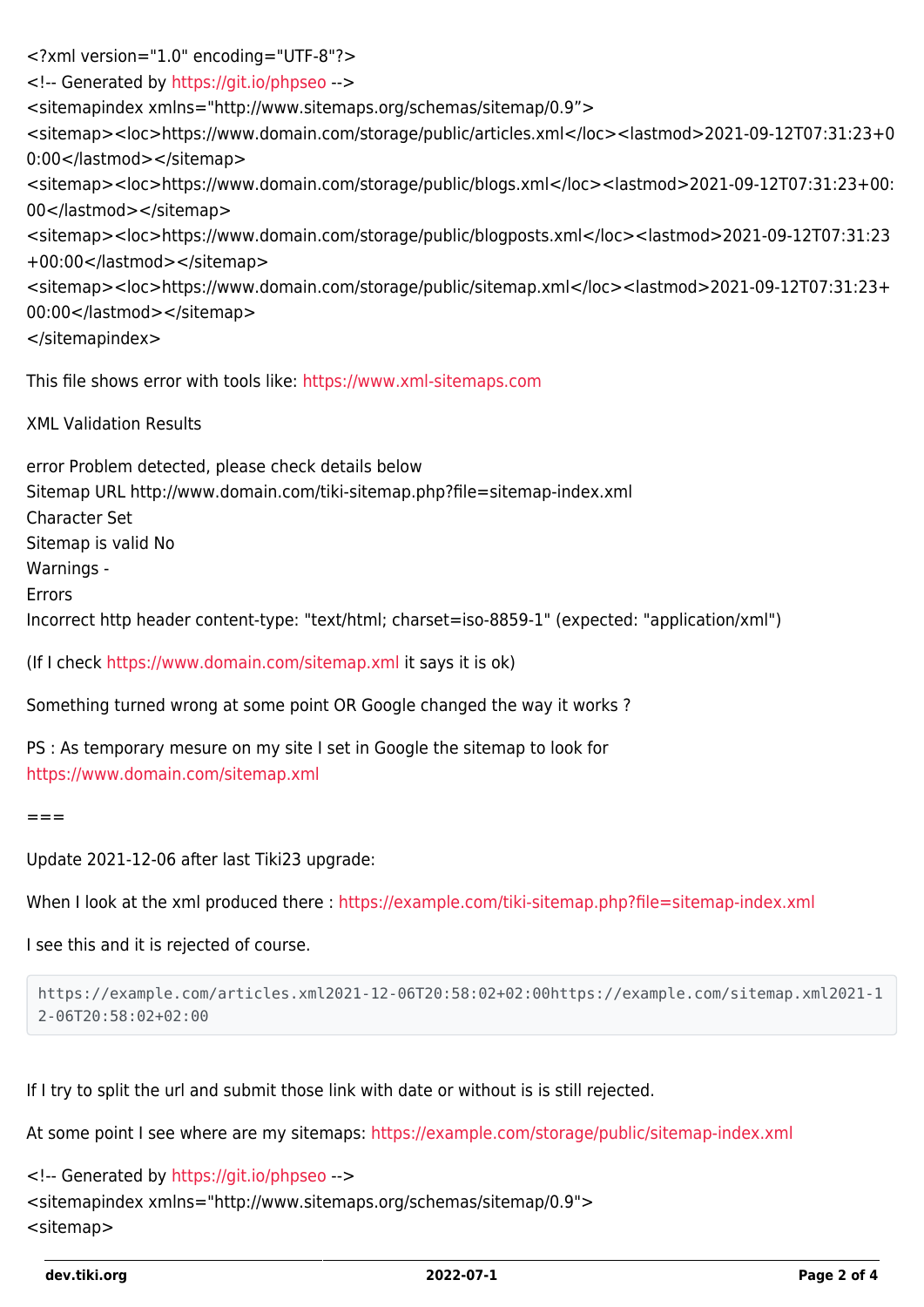```
<loc>https://example.com/storage/public/articles.xml</loc>
<lastmod>2021-12-06T20:58:02+02:00</lastmod>
</sitemap>
<sitemap>
<loc>https://example.com/storage/public/sitemap.xml</loc>
<lastmod>2021-12-06T20:58:02+02:00</lastmod>
</sitemap>
</sitemapindex>
```
This is accepted but Google find 0 url... So I have to submit separately: <https://example.com/storage/public/articles.xml> <https://example.com/storage/public/sitemap.xml>

Solution Fixed on Tiki23 - 2322c5e8 Importance 7 Easy to solve? 5 Priority 35

Demonstrate Bug (Tiki 19+) Please demonstrate your bug on show2.tikiwiki.org

```
Create show2.tikiwiki.org instance
```
Ticket ID 7825

Created Monday 13 September, 2021 05:31:55 GMT-0000 by Bernard Sfez / Tiki Specialist

LastModif Tuesday 07 December, 2021 05:57:22 GMT-0000

## Comments



[Marc Laporte](https://dev.tiki.org/user11197) 16 Oct 21 23:46 GMT-0000

[Bernard Sfez / Tiki Specialist](https://dev.tiki.org/user11581)

Can you reproduce this on a public site and share the URL?

**Thanks!**